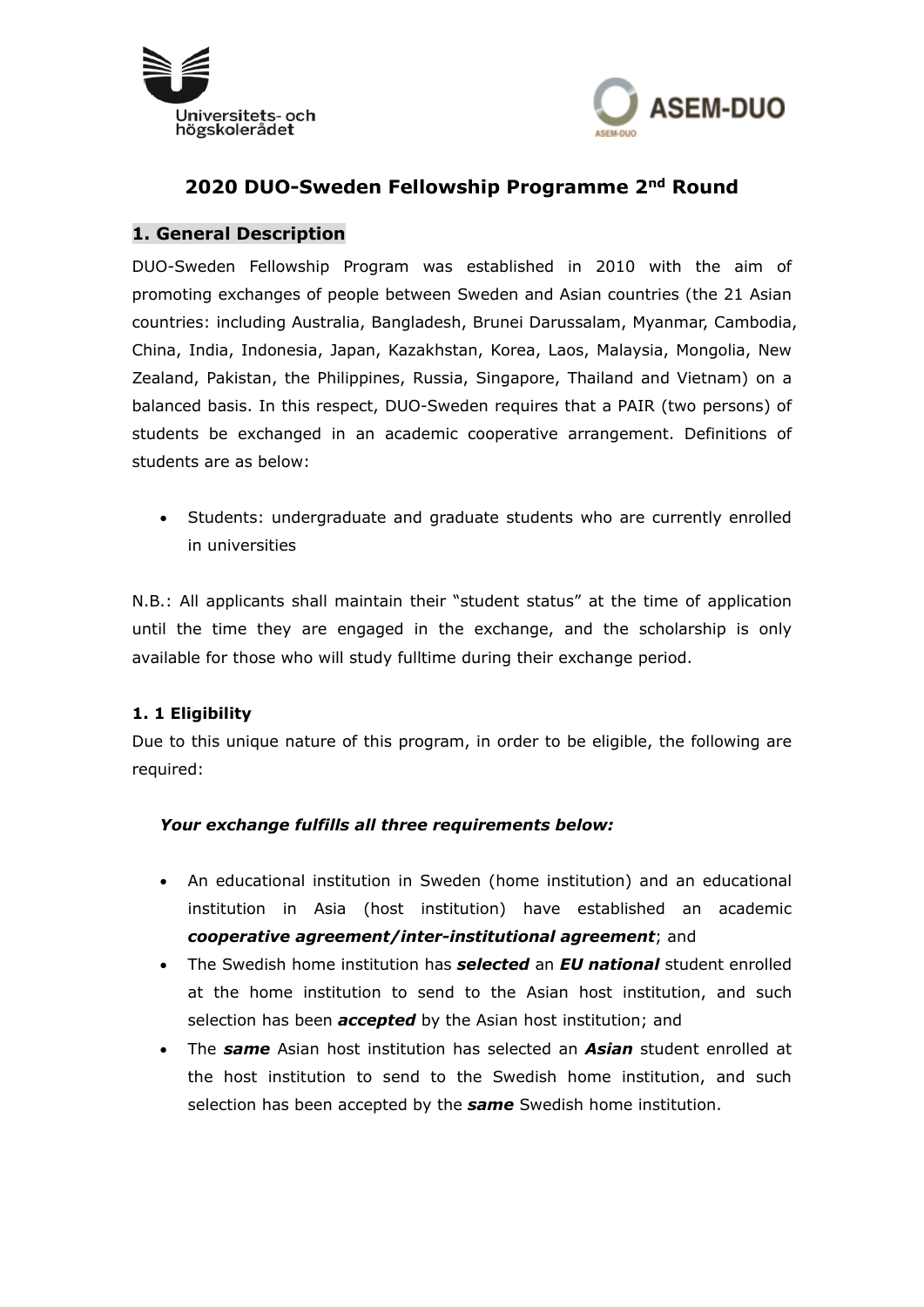



### **1.2 The Duration and the Amount of the DUO-Sweden Fellowships**

DUO-Sweden 2020/2021 is for exchange projects, which will start from December 2020 and end before January 1 2022 to avoid duplication of implementation period of exchange projects selected by DUO-Sweden in the ensuing years. Those who are planning to exchange in Spring Semester of 2022 (January-August 2022) shall apply for DUO-Sweden 2021/2022.

The duration of fellowship is limited to one semester (or 4 months, whichever comes earlier). The amount of the fellowships is *standardized* as follows:

• 3,500 Euros for Asian student and 3,500 Euros for Swedish students in a pair, in high income country. For Middle and Low income countries the Asian student get 4,000 Euros and the Swedish student get 3,000 Euros.

The duration of exchange should be at least one semester and the scholarship is only available for those studying fulltime (**minimum 24 ECTS/16 weeks**). Exchange of less than one semester is NOT allowed. If a semester is longer than 4 months in the visiting institution, fellowship will be given for 4 months.

(A definition of **fulltime study in Sweden is 30 ECTS credits per semester**, which is in general **20 weeks**.)

In the event that a student exchange lasts for a fewer number of weeks than granted, then the scholarship will be adjusted on a pro-rata basis and repayment of the funds provided will be required.

#### **2. Application and Selection Procedure**

#### **2.1 Who Applies?**

The educational institution in *Sweden* applies on behalf of *both* institutions and people who are to participate in the exchange. Asian institutions in partnership with Sweden institutions shall cooperate fully with Swedish institutions in supplying precise information of Asian applicants. Individuals wishing to take part in exchanges are advised to contact the relevant offices (e.g. International Relations Offices) of the educational institutions to file an application for this program.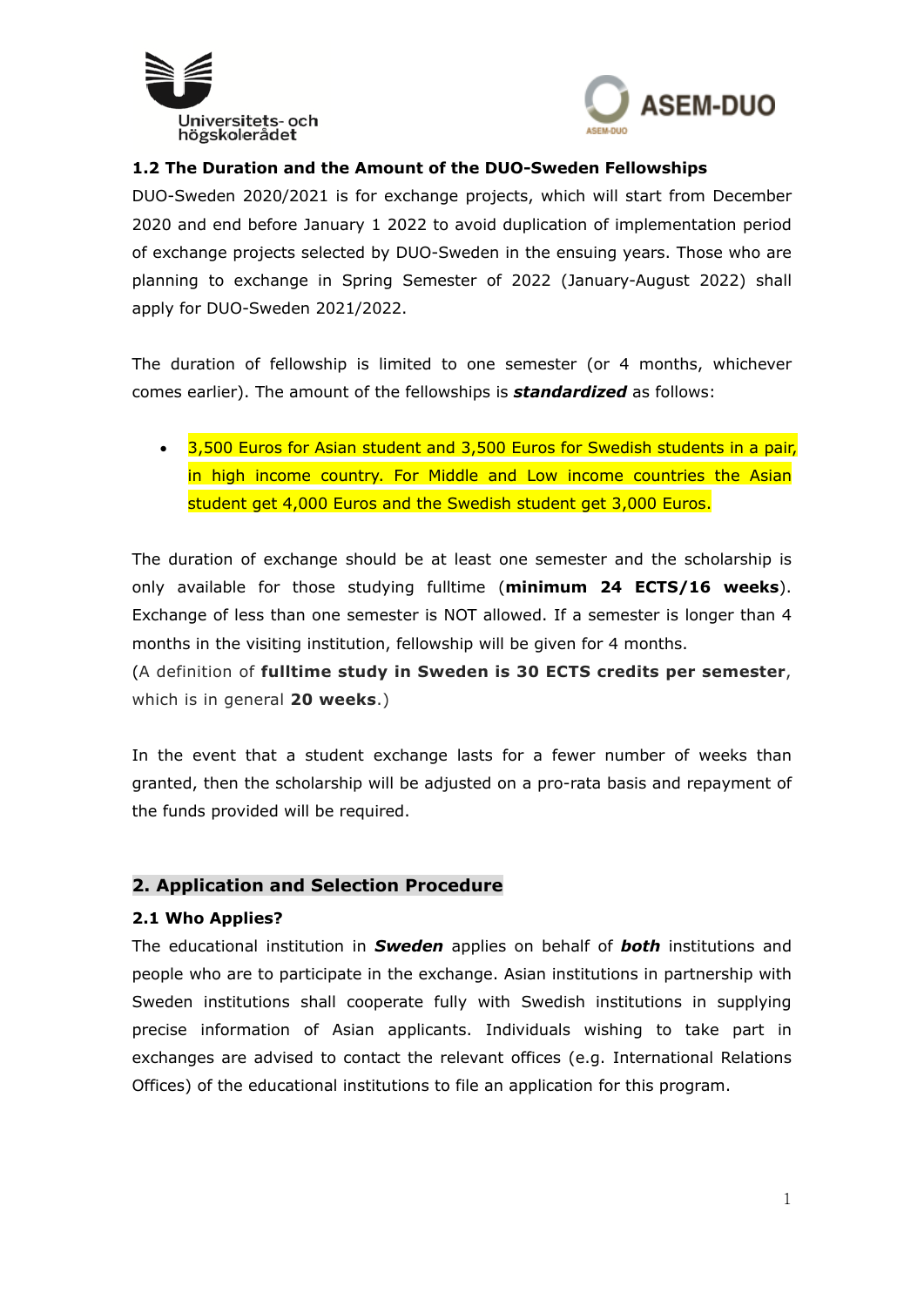



## **2.2 Application Period**

Applications will be accepted from **August 31 through October 22, 2020** local Swedish time. Applications sent or posted after **October 22, 2020 GMT+1** will not be accepted.

#### **2.3 Application Material for Submission**

1. Filling out an **Online Application** Form ONLY

2. A Copy of **Cooperation Agreement** (or Memorandum of Understanding for cooperation) between paired institutions *OR declaration of intention to set up new cooperation agreement, signed by Head of Swedish Higher Education Institution*

3. A copy of **passport** of paired applicants

4. A copy of **transcript** of paired applicants (should include the grades until spring semester 2020)

※*Asian student's total credit should be converted into ECTS upon applicant's school grading system.*

### **2.4. Application Submission**

An Online application form for DUO-Sweden can be found on the ASEM-DUO website at www.asemduo.org

1. Enter your ID and password on the LOGIN page to fill out an online application.

※Click JOIN US button to get an ID. If you don't find the name of your institution, please contact the secretariat to add your institution to the list.

- 2. Home institution should fill out the whole application including the information of Host Institution. Application From in PDF format can be downloaded from the ASEM-DUO website (www.asemduo.org) at the banner of Forms.
- 3. The rest of the documents (cooperation agreement, passport copy, and transcript) can be uploaded in the last step of the application process.
- 4. Once completed, please make it sure to submit your application by clicking "submit" button. Home Institution should get a confirmation email from the secretariat within 3 days after completion of submission. If you don't get a confirmation email, please contact admin2@asemduo.org promptly.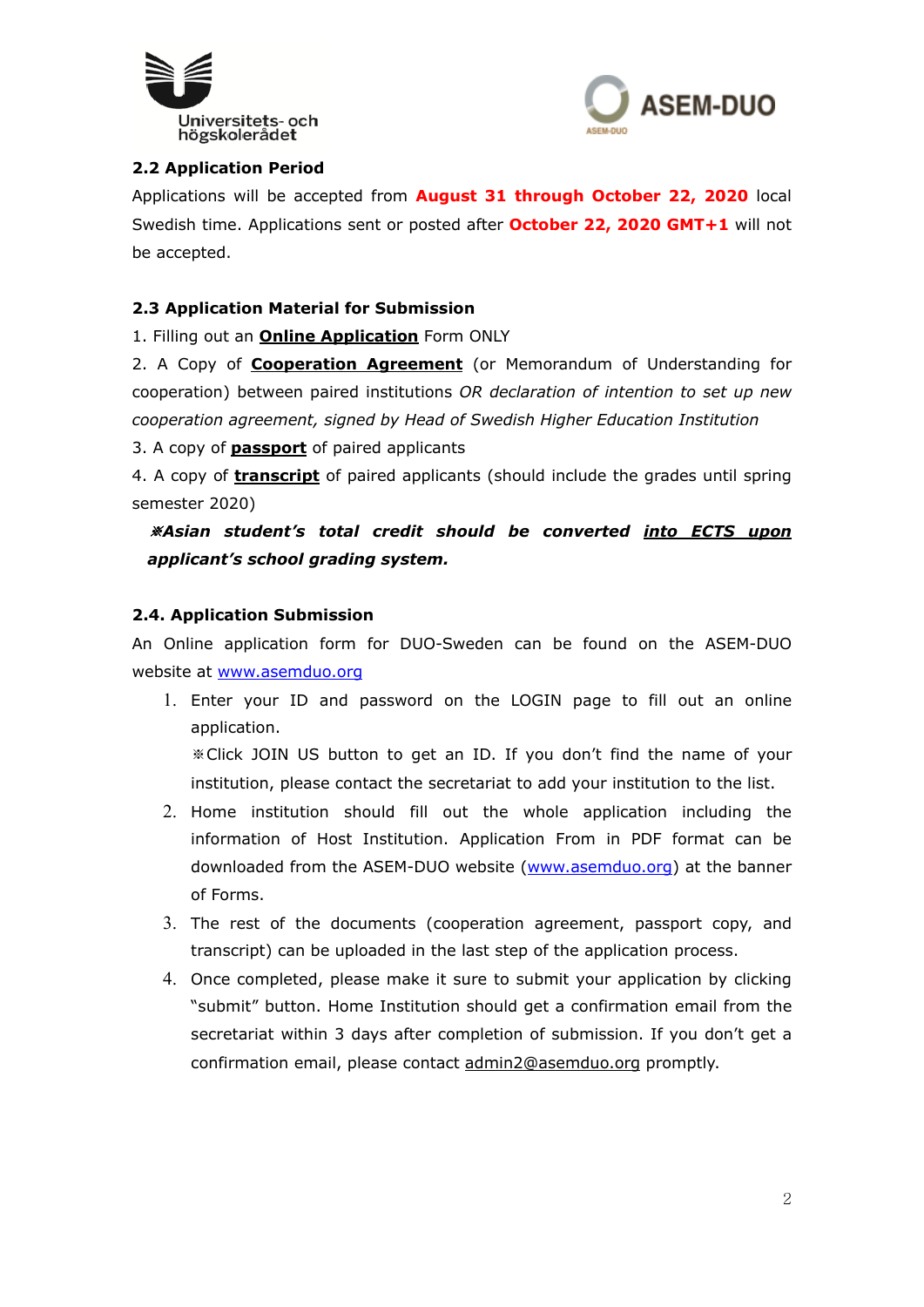



#### **2.5 How and When is Selection Made**

A Swedish Selection Committee, organized by the Swedish Council for Higher Education (UHR), will make the selection after the application deadline. The decision will be announced in November 2020. Selection criteria are at the discretion of the Swedish Selection Committee.

The notification will be displayed on website, www.asemduo.org and the Secretariat will directly notify Contact Persons/Awardees in writing. Hard copies of notification and Letter of Acceptance (forms are also available at www.asemduo.org) will be forwarded to both home and host institutions. Contact Persons may download forms of Letter of Acceptance, if they so wish.



#### **2.6 Fellowship Grants**

The DUO-Sweden Fellowship will be paid directly by the Secretariat to the bank accounts of selected students who participate in the exchange program. There are no restrictions in using the fellowship. It can finance the tuition, and living or travel expenses.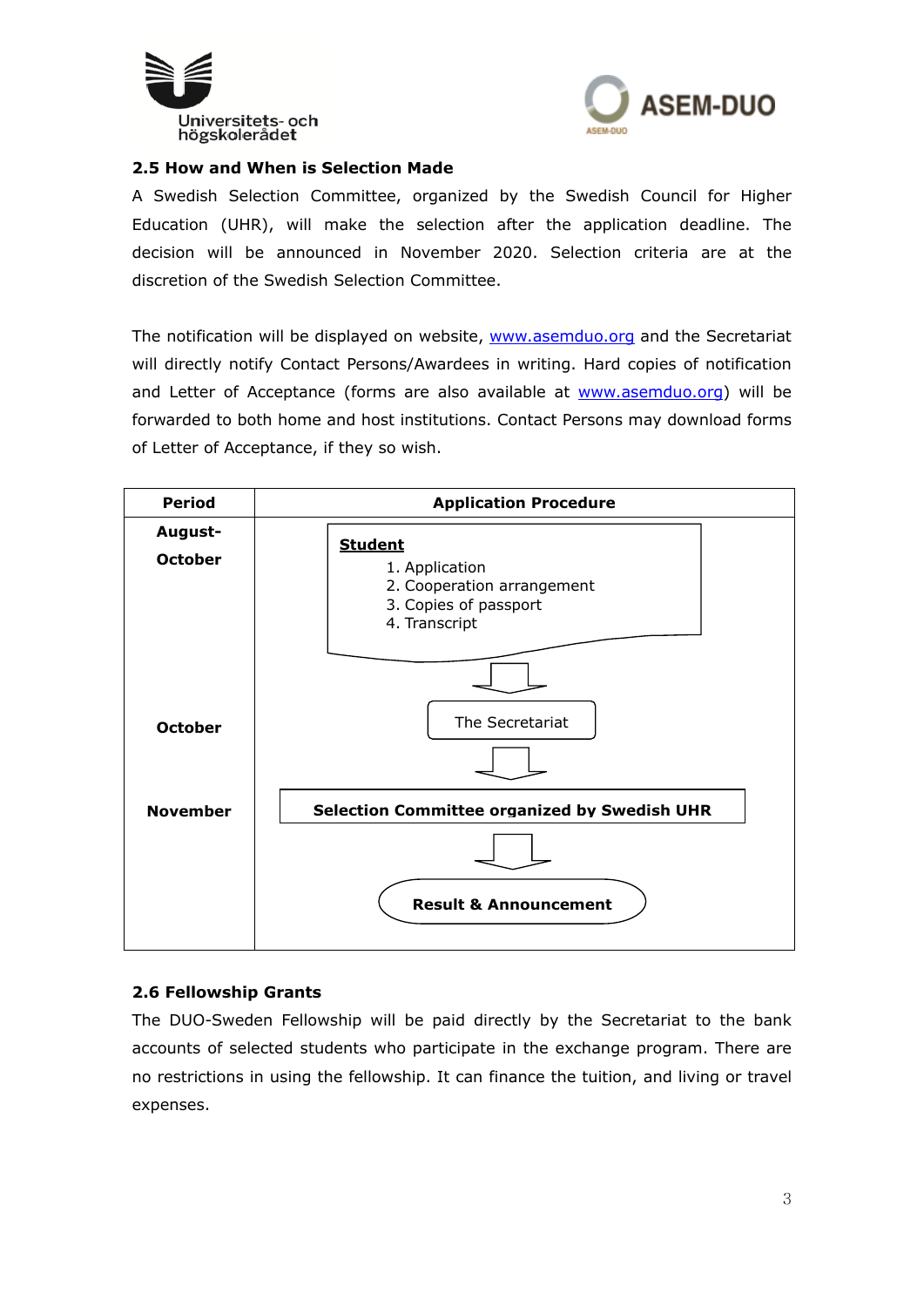



# **3. Instruction for Application Form**

#### **3.1 Language of Application**

You should write your application in **English**.

### **3.2 Structure of the Application Form**

#### **3.2.1 STEP 1 – Home Institution**

The first box of ID number and Date of submission is for the use of the secretariat only. Please, start from filling out information of Home Institution.

- *Address* means a full detailed one which is not only for domestic post but also for overseas post. Do not write the post-office box number and *City Name* must be written.
- *CONTACT PERSON* means a regular staff of Swedish university or institution which arranges exchange project and is willing to communicate with the Secretariat in such events as verifying application details, monitoring exchanges and providing further information on the status of the exchange.
- *PERSON OF EXCHANGE* shall be any Swedish (or EU national) student who will participate in the exchange.
- *ECTS* means a whole ECTS that a Swedish student has earned since he/she entered the Swedish university or institution.
- Click the box for *Grade* and find how many years (1-6) a Swedish student has accomplished so far (including the fall semester 2020) at Home Institution. Master/Ph. D course student must click Graduate under numbers.

N.B.: For each pair of an exchange, the exchange period of Swedish and Asian students need not necessarily coincide, and the field of exchange need not be the same.

#### **3.2.2 STEP 2 – Host Institution**

In this step, provide information of host institution involved in the exchange project. The host institution shall be resided in 21 Asian countries.

- *Address* means a full detailed one which is not only for domestic post but also for overseas post. Do not write the post-office box number and *City Name* must be written.
- *CONTACT PERSON* means a regular staff of Asian university or institution which arranges the exchange and is willing to communicate with the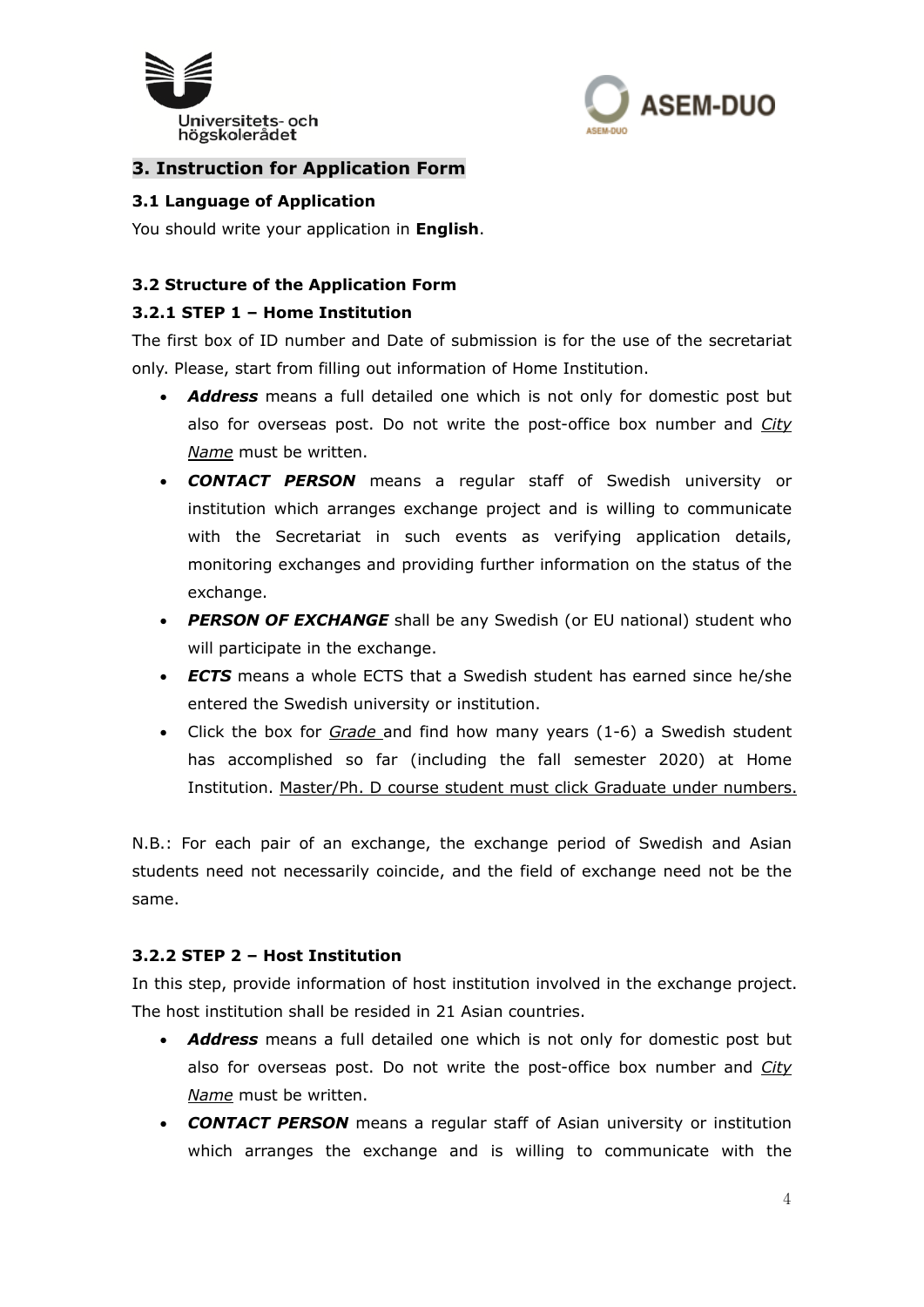



Secretariat in such events as verifying application details, monitoring exchanges and providing further information on the status of the exchange.

- *PERSON OF EXCHANGE* shall be Asian student who will participate in the exchange.
- *ECTS* means a whole ECTS which an Asian student has earned since he/she entered the Asian university or institution.
- *Asian student's total credit should be converted into ECTS upon applicant's school grading system.(Total credit should include credits earned until spring semester 2020)*
- Click the box for *Grade* and find how many years (1-6) an Asian student has accomplished so far (including the fall semester 2020) at Host Institution. Master/Ph. D course student must click Graduate under numbers.
- *Confirmation on Agreement with Host Institution (TO BE SIGNED BY CONTACT PERSON at the Swedish Home Institution)***:** since the contact person in Swedish school is required to complete the application on behalf of two people who will participate in the exchange and the host institution (Asian school), he/she should confirm here by checking on "YES" that the contact person in the host institution also agrees with this submission of the application.

# **3.2.3 STEP 3 – Description of Exchange Program**

In this section, please describe the type, duration and purpose of exchange as instructed on the form.

- **Type of exchange**: please check appropriate boxes to specify whether students for exchange are in undergraduate or in graduate study.
- **Duration of Exchange**: As stipulated on the DUO-Sweden General Description, duration of DUO-Sweden Fellowship is standardized on a semester-basis. For students, 1 semester means 4 months.
- **Purpose of Exchange**: Please specify what the purpose of the exchange is. Also fill in how many credits (ECTS) that will be recognized by home or host institution.

N.B.: For each pair of an exchange, if the pair applies for Transfer for Credits, both students have to transfer their exchange credits to their originating institution after their exchange. If any of them will not transfer their exchange credits, those pair also needs to click for others and specify in detail.